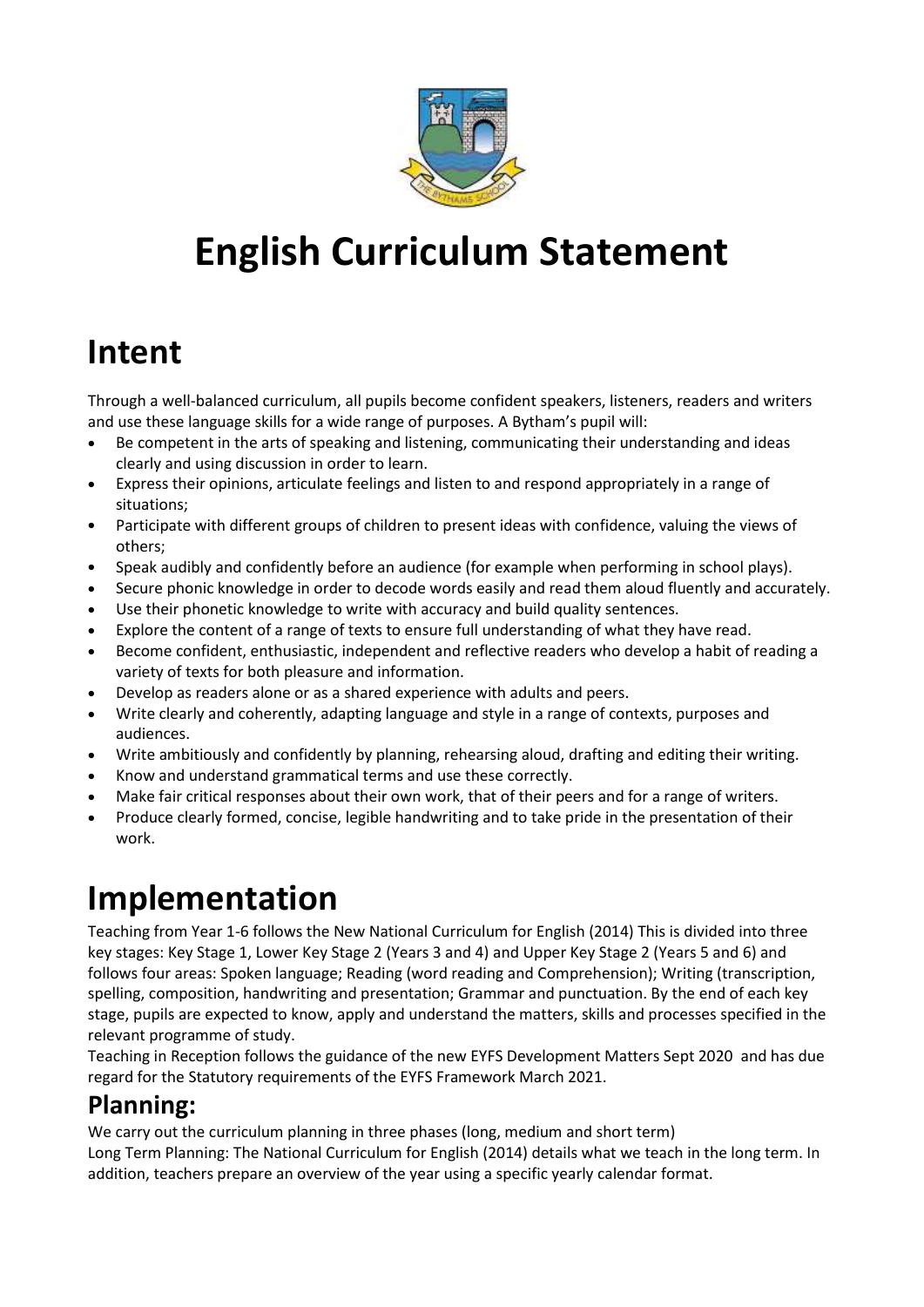Medium Term Planning: Teachers create termly overviews outlining the text based units they will follow as well as any cross curricular links, additional texts, independent pieces, spelling and handwriting links. Short Term Planning: Where teachers are following pre-prepared Write Stuff units, annotations are made on paper based units. If teachers create their own Write Stuff units, Jane Considine's planning tool is used to map out lessons. Where teachers are not following Write Stuff Unit, planning is prepared by teachers and identifies the national curriculum learning objectives alongside details of the teacher's and teaching assistant's roles, children's differentiated activities and learning outcomes. To then ensure that there is a range of genres and a good pace of learning there is an overview of the units and details of the main teaching units.

## **Speaking and Listening:**

Approaches to teaching and learning encourage pupils to voice their ideas in small group and class discussions, as we recognise that sharing and explaining concepts with peers enhances learning. Staff model the use of higher level vocabulary within their speech and expanding children's vocabulary is a key focus from EYFS. Subject specific vocabulary is embedded across the curriculum, through teacher modelling, in context. Contextual learning helps children to understand new words and supports them in including them in their work.

Guided Reading sessions encourage pupils to explore unfamiliar vocabulary and expand their knowledge of words. Staff model correct grammar in speech and encourage children to reflect this in their use of spoken and written language. Children are given the chance to orally rehearse ideas for writing regularly. Drama and role play is used across the curriculum to explore and engage children in their learning. This gives children the chance to embed vocabulary in shared activities. Each class leads worship once a year for parents, at least once a year in church and individual pupils lead class worship on a weekly basis. Children in Reception and KS1 perform a nativity play each Christmas; and Year 6 perform a Leavers production in Summer.

### **Phonics:**

We follow the principles and programmes of Read, Write, Inc (RWI) throughout Reception, KS1 and into KS2 where required. In Reception children begin RWI in the Autumn Term and follow the programme daily, as the year progresses children are divided into phonic groups dependent on their 'stage not age' of reading and phonetic ability. Children's grapheme-phoneme correspondence is checked termly and children are given discreet phonic lessons at EYFS and KS1.

## **Reading:**

#### **Class Reader:**

Throughout the school children have the opportunity to hear an adult read aloud to them every day for at least 10 minutes. This is often their class teacher but the school ensures that they also hear stories from a wide range of other staff each year. Through this, children access a range of reading genres focussed on fostering a life-long love of reading.

#### **Common Exception Words:**

From Year 1 to Year 6, children learn to both read and write common exception words related to their year group. These are monitored termly and support is put in place for those falling behind the termly expectation.

#### **Independent Reading:**

- On entry to Reception children are given books to take home and share with their parents, as their phonic knowledge grows they will take home books, organised within a Book Band system, which match the sounds they are learning and the key words they have been practising.
- Children also have access to a range of books from our school library. They spend time with their class enjoying the books within the library but also have the opportunity to take library books into their class to share with friends. This helps to develop individual preferences and interests.
- Reading Records: Home reading is recorded in individual reading records. From Reception to Year 2 home reading is recorded alongside parent comments. Year 3 and 4 these records continue, with a growing emphasis on the children reviewing their reading and books they read. In Years 5 and 6 children start to take more responsibility for the recording of their reading by writing regular book reviews.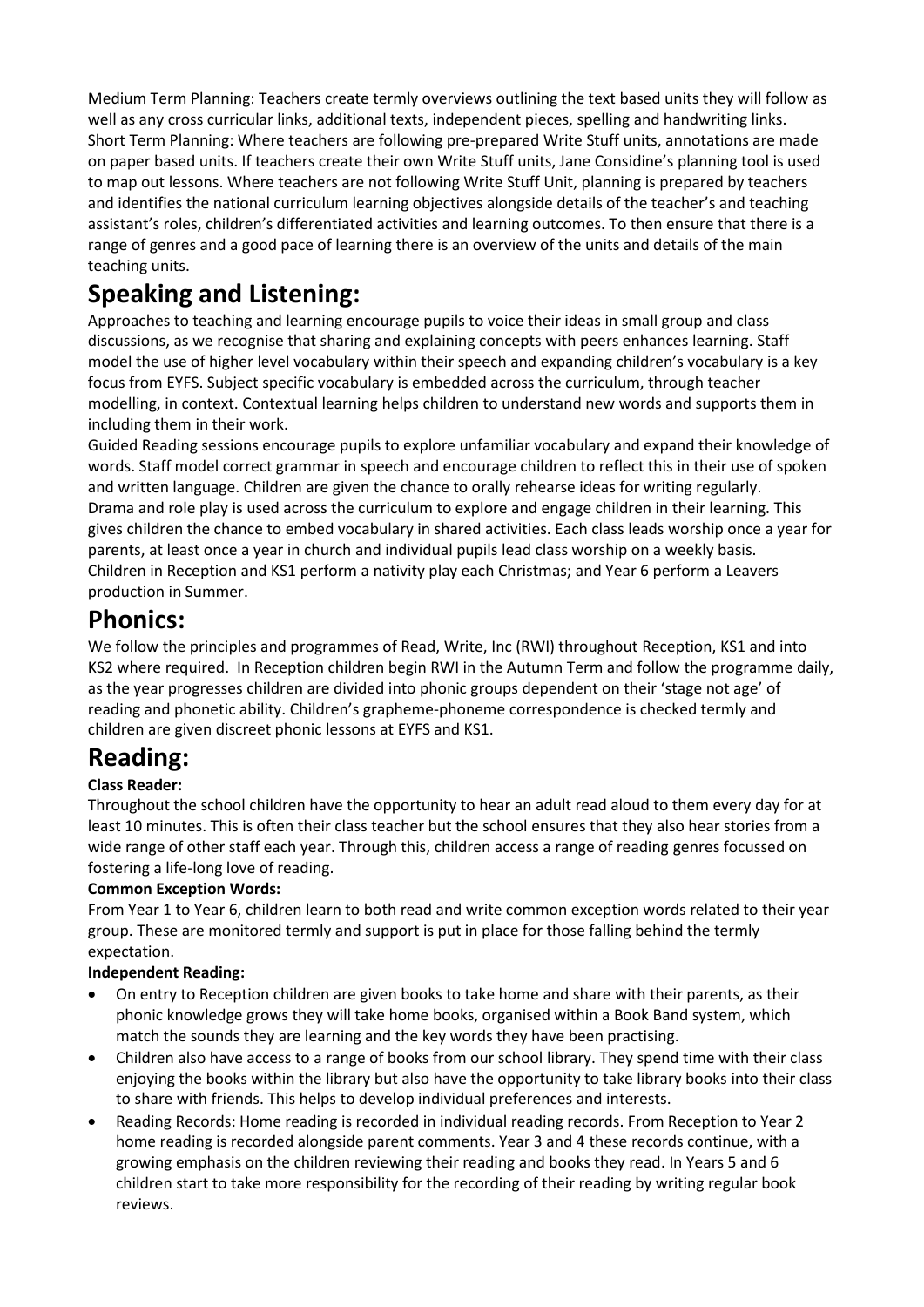• Reading records are monitored regularly and children are rewarded for establishing a positive routine for home reading and additional support from school can be implemented through interventions and one to one daily reading.

#### **Writing:**

#### **The Write Stuff:**

The research of Jane Considine (The Write Stuff) was a development initiative in 2018, to enhance current provision and practice. The focus remains on a love of story, enrichment and language. Children are immersed in a key text, revealing plot points one at a time through the 'slow reveal' to maintain the excitement of revealing the story. This story forms the basis of the wider project and curriculum enrichment. We add clarity to the mechanics of the teaching of writing.

In Reception, children are immersed in a language rich environment, with stories at the core of their learning and the Early Years Curriculum. Even before they can write, the children are securing their understanding of words and their meanings through 'Picture Power'. The FANTASTICS are used to focus the children's ideas about what can be seen, igniting their senses and broadening their vocabulary. The children are also taught ambitious word choices through 'Word Collecting' activities.

Once the children can segment sounds, they begin to label the pictures they see with words and soon they use these words to form sentences. The children are supported to apply their phonic learning to their writing, follow a simple sentence structure and to use basic punctuation. Not only do the children hear stories, they soon become authors themselves. They begin 'Sentence Stacking';

connecting ideas about characters to create stories. By the end of their Reception year, the children are already on their journey as writers.

Children follow a method called 'sentence stacking'. Sentence stacking refers to the fact that sentences are grouped together chronologically or organisationally to engage children with short, intensive moments of learning that they can apply immediately to their writing. Children learn to sentence stack, focusing on the style of the author and impact of words and sentences. The planning of these is based on the teacher's assessment of the children's learning needs. An individual lesson is based on a sentence model, broken into three separate chunks: ·

Initiate section – a stimulus to capture the children's imagination and set up a sentence.  $\cdot$ 

Model section – the teacher close models a sentence that outlines clear writing features and techniques. · Enable section – the children write their sentence following the model and have the opportunity to 'deepen the moment' where they can explore the plot point further and demonstrate their own creative sentences using their previous learning.

The Three Zones of Writing: The FANTASTICs (Ideas), The GRAMMARISTICs (Tools), and The BOOMTASTICs (Techniques) support their **learning**, precision and writing.

The FANTASTICs system, allows children to identify the nine elements that all text types are comprised of. When pupils are familiar with these nine elements, they are able to ensure that they are incorporated into their writing. The FANTASTICs help children to sharpen their understanding of their own and others' writing by encouraging them to be observant and reflective.

The 9 GRAMMARISTICs cover national curriculum requirements, capturing the broad spectrum of key grammar knowledge. Discrete grammar lessons are also taught to ensure specific grammar knowledge is taught and revisited. A grammar routeway is used to ensure consistency and progression through school. The BOOMTASTICs capture the ten powerful ways to add drama and poetic devices to writing. They help children structure their work, teaching them to showcase their writing voice, demonstrate originality and to take risks in a bid to capture the truth of a situation.

In EYFS children access regular RWI sessions alongside a range of The Write Stuff models for early writing. In Year 1 and 2 for the first half of the year children accessing RWI have two Write Stuff sessions a week and from the second half of the Spring term onwards, this is increased to three sessions a week. In KS2 all children who have completed the RWI programme, access Write Stuff units. Classes complete at least one Write Stuff unit a term and interject other writing stimuli, independent pieces and cross curricular opportunities in the remaining lessons. Over the year they cover a range of genres and make cross curricular links where possible.

#### **Handwriting:**

We follow Penpals Handwriting Programme from reception to Year 6 which teaches children actively through frequent, discrete lessons. We believe that developing the necessary fine and gross motor skills in